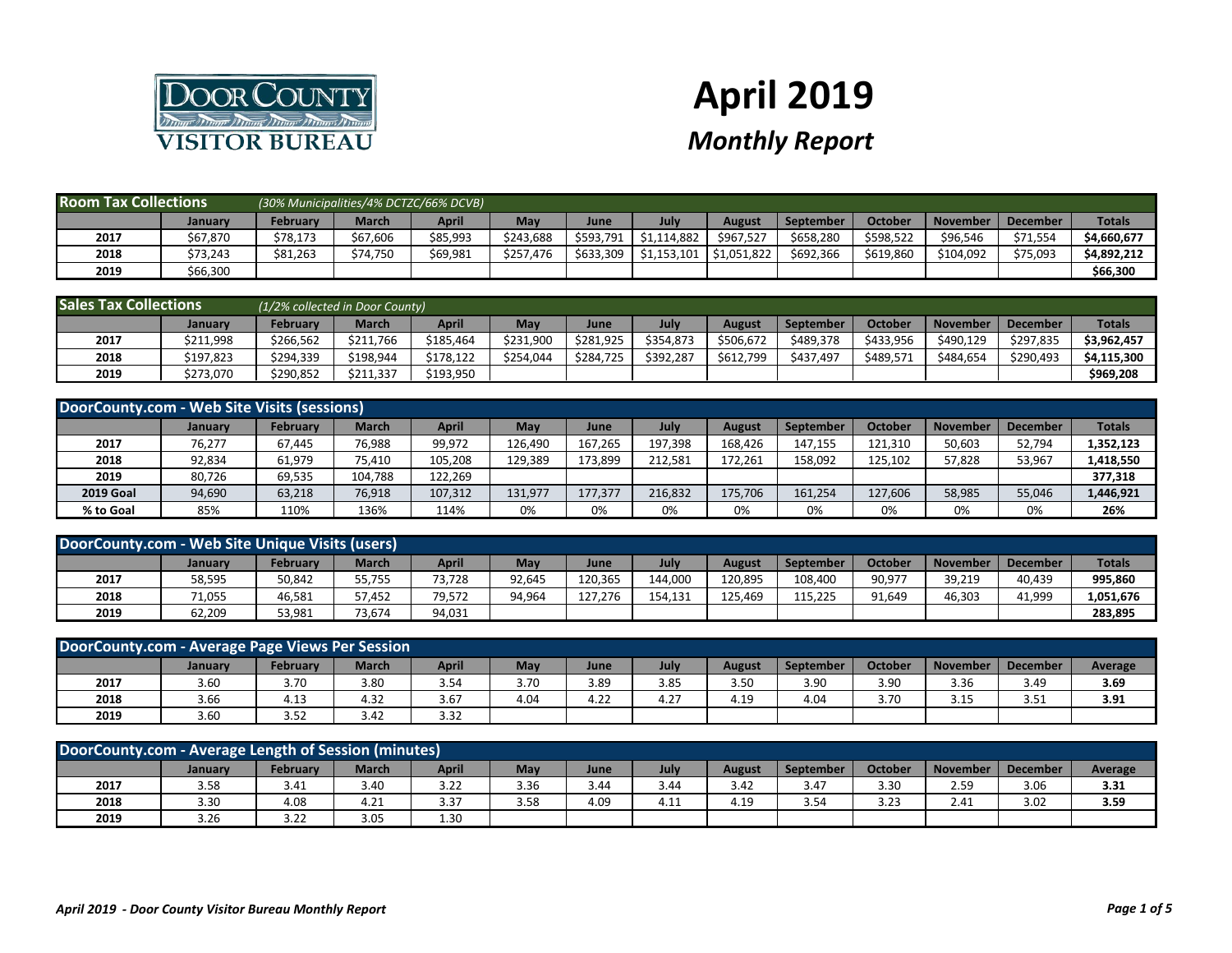| DoorCounty.com - Mobile Web Site Useage |         |                 |              |        |        |        |         |               |                  |         |          |                 |               |
|-----------------------------------------|---------|-----------------|--------------|--------|--------|--------|---------|---------------|------------------|---------|----------|-----------------|---------------|
|                                         | January | <b>February</b> | <b>March</b> | April  | May    | June   | July    | <b>August</b> | <b>September</b> | October | November | <b>December</b> | <b>Totals</b> |
| 2017                                    | 38,705  | 35,937          | 29,911       | 57,049 | 51,721 | 95,896 | 102,656 | 102,829       | 90,935           | 77,295  | 30,030   | 32,231          | 745,195       |
| 2018                                    | 42,449  | 26,734          | 29,564       | 50,331 | 57,122 | 75,947 | 135,381 | 75,179        | 72,968           | 77,992  | 26,668   | 32,257          | 702,592       |
| 2019                                    | 47,730  | 31,171          | 47,176       | 53,591 |        |        |         |               |                  |         |          |                 | 179,668       |

| DoorCounty.com - Top Ten Most Requested Pages for the Month | <b>April 2019</b>              |                                     |
|-------------------------------------------------------------|--------------------------------|-------------------------------------|
| $1)$ /home                                                  | 5) /stay                       | 9) /golden-cherry-contest/thank-you |
| 2) / experience/events                                      | $6)$ /stay                     | 10)/experience/everything-cherry    |
| 3) /spring                                                  | 7) / content/vacation-packages |                                     |
| 4) / experience/lgbtq-travel                                | 8) /stay/log-cabin-log-house   |                                     |

| DoorCounty.com - Top Ten Sources for the Month | <b>April 2019</b> |                   |
|------------------------------------------------|-------------------|-------------------|
| 1) Google/organic                              | 5) bing           | 9) m.facebook.com |
| 2) Door County Visitor Bureau                  | 6) Facebook       | 10) Instagram     |
| 3) (direct)                                    | 7) yahoo          |                   |
| 4) MNI                                         | 8) Amobee         |                   |

| <b>Social Media: Facebook</b> |                |                 |              |              |            |           |           |               |                  |                |                 |                 |                    |
|-------------------------------|----------------|-----------------|--------------|--------------|------------|-----------|-----------|---------------|------------------|----------------|-----------------|-----------------|--------------------|
| <b>Impressions</b>            | <b>January</b> | <b>February</b> | <b>March</b> | <b>April</b> | <b>May</b> | June      | July      | <b>August</b> | September        | October        | <b>November</b> | <b>December</b> | <b>Totals</b>      |
| 2017                          | 1,730,644      | 1,649,293       | 1,603,254    | 2,687,615    | 2,259,999  | 1,435,229 | 1,284,035 | 3,663,514     | 2,488,993        | 2,534,517      | 2,129,113       | 3,660,362       | 27,126,568         |
| 2018                          | 3,072,518      | 1,743,557       | 1,360,982    | 3,018,045    | 2,080,138  | 1,732,189 | 2,529,601 | 1,998,469     | 2,725,934        | 1,645,947      | 1,500,366       | 1,375,044       | 24,782,790         |
| 2019                          | 1,718,452      | 1,728,409       | 2,258,613    | 2,966,996    |            |           |           |               |                  |                |                 |                 | 8,672,470          |
| <b>Post Views</b>             | <b>January</b> | <b>February</b> | <b>March</b> | <b>April</b> | May        | June      | July      | <b>August</b> | September        | <b>October</b> | <b>November</b> | <b>December</b> | <b>Totals</b>      |
| 2017                          | 1,103,020      | 1,043,540       | 938,185      | 1,891,205    | 1,540,501  | 1,434,702 | 1,368,385 | 1,745,392     | 1,347,353        | 1,574,426      | 1,312,850       | 1,860,703       | 17,160,262         |
| 2018                          | 1,837,851      | 957,819         | 716,837      | 2,280,877    | 1,633,103  | 1,104,744 | 1,832,373 | 1,385,978     | 2,114,037        | 1,304,627      | 1,088,613       | 767,300         | 17,024,159         |
| 2019                          | 1,094,742      | 1,079,000       | 1,453,043    | 2,139,689    |            |           |           |               |                  |                |                 |                 | 5,766,474          |
| <b>Page Views</b>             | January        | <b>February</b> | <b>March</b> | <b>April</b> | <b>May</b> | June      | July      | <b>August</b> | September        | <b>October</b> | <b>November</b> | December        | <b>Totals</b>      |
| 2017                          | 381,660        | 362,131         | 333,465      | 348,118      | 312,141    | 231,287   | 460,568   | 539,086       | 409,225          | 479,657        | 393,911         | 670,987         | 4,922,236          |
| 2018                          | 546,738        | 532,621         | 619,271      | 449,081      | 326,313    | 491,332   | 503,626   | 659,181       | 479,544          | 323,546        | 465,560         | 494,103         | 5,890,916          |
| 2019                          | 731,095        | 647,166         | 859,283      | 550,666      |            |           |           |               |                  |                |                 |                 | 2,788,210          |
| <b>Engagement</b>             | <b>January</b> | <b>February</b> | <b>March</b> | <b>April</b> | <b>May</b> | June      | July      | <b>August</b> | September        | <b>October</b> | <b>November</b> | <b>December</b> | <b>Totals</b>      |
| 2017                          | 39,773         | 43,991          | 32,927       | 43,020       | 31,885     | 41,407    | 39,918    | 60,790        | 49,173           | 49,598         | 33,445          | 66,286          | 532,213            |
| 2018                          | 65,342         | 38,704          | 52,436       | 56,031       | 42,198     | 51,562    | 56,695    | 63,362        | 54,532           | 49,327         | 44,890          | 50,580          | 625,659            |
| 2019                          | 49,759         | 51,818          | 65,323       | 55,448       |            |           |           |               |                  |                |                 |                 | 222,348            |
| <b>2019 Goal</b>              | 67,302         | 39,865          | 54,009       | 57,712       | 43,464     | 53,109    | 58,396    | 65,263        | 56,168           | 50,807         | 46,237          | 52,097          | 644,429            |
| % to Goal                     | 74%            | 130%            | 121%         | 96%          | 0%         | 0%        | 0%        | 0%            | 0%               | 0%             | 0%              | 0%              | 35%                |
| <b>Likes</b>                  | January        | <b>February</b> | <b>March</b> | <b>April</b> | <b>May</b> | June      | July      | <b>August</b> | <b>September</b> | <b>October</b> | <b>November</b> | <b>December</b> | <b>Year Growth</b> |
| 2017                          | 87,739         | 88,349          | 88,780       | 89,837       | 91,086     | 92,516    | 93,673    | 94,867        | 97,690           | 99,648         | 100,489         | 101,720         | 16%                |
| 2018                          | 103,071        | 103,645         | 104,109      | 105,529      | 106,857    | 107,747   | 110,052   | 110,851       | 111,928          | 112,335        | 112,541         | 113,153         | 10%                |
| 2019                          | 113,643        | 114,006         | 114,607      | 115,014      |            |           |           |               |                  |                |                 |                 |                    |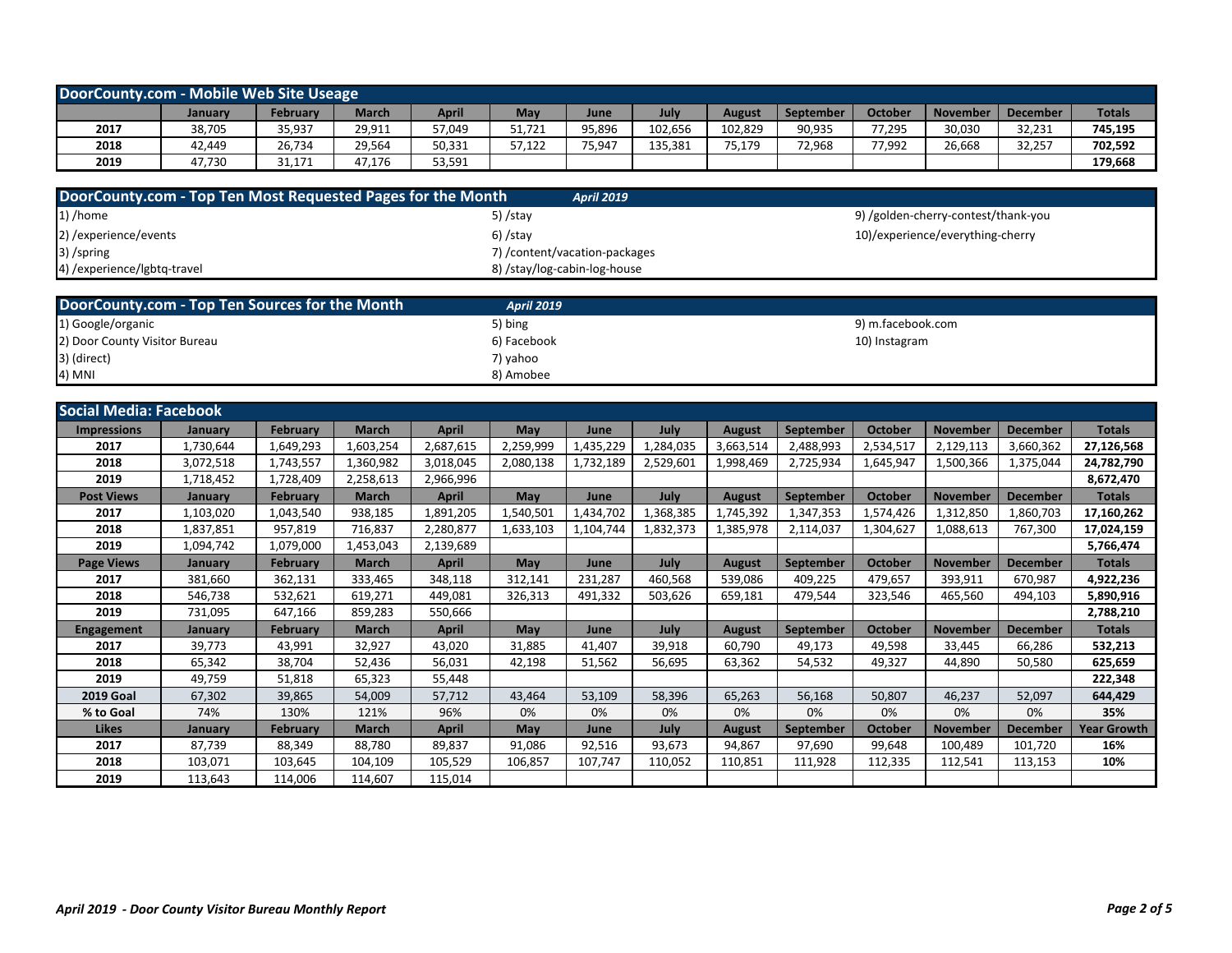|                      | <b>Social Media: Instagram</b> |                 |              |              |        |        |        |               |           |         |                 |                 |                    |  |
|----------------------|--------------------------------|-----------------|--------------|--------------|--------|--------|--------|---------------|-----------|---------|-----------------|-----------------|--------------------|--|
| <b>Followers</b>     | <b>January</b>                 | <b>February</b> | <b>March</b> | April        | May    | June   | July   | <b>August</b> | September | October | <b>November</b> | December        | <b>Year Growth</b> |  |
| 2017                 | 19,129                         | 19,735          | 20,390       | 21,199       | 20,955 | 21,616 | 22,336 | 23,170        | 24,454    | 25,758  | 26,662          | 27,252          | 42%                |  |
| 2018                 | 28,530                         | 29,300          | 29,800       | 30,900       | 31,738 | 32,601 | 34,018 | 35,115        | 36,713    | 38,434  | 39,234          | 39,874          | 46%                |  |
| 2019                 | 41,489                         | 42,444          | 43,816       | 6,615        |        |        |        |               |           |         |                 |                 |                    |  |
| <b>Comment Likes</b> | January                        | <b>February</b> | March        | <b>April</b> | May    | June   | July   | <b>August</b> | September | October | <b>November</b> | <b>December</b> | <b>Total</b>       |  |
| 2017                 | 13,320                         | 10,969          | 10,416       | 11,025       | 18,711 | 14,257 | 25,873 | 45,631        | 30,539    | 35,793  | 28,211          | 28,914          | 273,659            |  |
| 2018                 | 45,098                         | 42,117          | 29,993       | 27,800       | 35,035 | 26,126 | 26,908 | 39,006        | 45,371    | 65,311  | 60,469          | 42,461          | 485,695            |  |
| 2019                 | 68,928                         | 55,396          | 54,769       | 47,200       |        |        |        |               |           |         |                 |                 | 226,293            |  |
| <b>2019 Goal</b>     | 46,451                         | 43,381          | 30,893       | 28,634       | 36,086 | 26,909 | 27,715 | 40,176        | 46,732    | 67,270  | 62,283          | 43,735          | 500,265            |  |
| % to Goal            | 148%                           | 128%            | 177%         | 165%         | 0%     | 0%     | 0%     | 0%            | 0%        | 0%      | 0%              | 0%              | 45%                |  |

| Social Media: Twitter |                |                 |              |              |        |        |        |               |                  |         |                 |                 |                    |
|-----------------------|----------------|-----------------|--------------|--------------|--------|--------|--------|---------------|------------------|---------|-----------------|-----------------|--------------------|
| <b>Followers</b>      | <b>January</b> | <b>February</b> | <b>March</b> | <b>April</b> | May    | June   | July   | <b>August</b> | September        | October | <b>November</b> | December        | <b>Year Growth</b> |
| 2017                  | 5,201          | 5,264           | 5,368        | 5,439        | 5,531  | 5,674  | 5,731  | 5,858         | 5,947            | 6,034   | 6,067           | 6,062           | 15%                |
| 2018                  | 6,114          | 6,178           | 6,225        | 6,271        | 6,315  | 6,378  | 6,418  | 6,394         | 6,423            | 6,459   | 6,470           | 6,497           | 7%                 |
| 2019                  | 6,505          | 6,529           | 6,587        | 6,615        |        |        |        |               |                  |         |                 |                 |                    |
| <b>Impressions</b>    | January        | <b>February</b> | <b>March</b> | <b>April</b> | May    | June   | July   | <b>August</b> | <b>September</b> | October | <b>November</b> | <b>December</b> | <b>Totals</b>      |
| 2017                  | 51,700         | 50,300          | 52,500       | 22,600       | 23,800 | 50,100 | 48,700 | 63,300        | 50,900           | 42,000  | 41,000          | 36,600          | 533,500            |
| 2018                  | 40,100         | 36,800          | 20,300       | 22,100       | 13,900 | 33,000 | 28,300 | 20,300        | 32,200           | 30,100  | 15,900          | 17,900          | 310,900            |
| 2019                  | 41,303         | 64,700          | 51,200       | 47,200       |        |        |        |               |                  |         |                 |                 | 204,403            |
| <b>2019 Goal</b>      | 46,453         | 37,904          | 20,909       | 22,763       | 14,317 | 33,990 | 29,149 | 20,909        | 33,166           | 31,003  | 16,377          | 18,437          | 325,377            |
| % to Goal             | 89%            | 171%            | 245%         | 207%         | 0%     | 0%     | 0%     | 0%            | 0%               | 0%      | 0%              | 0%              | 63%                |

| <b>Pay-Per-Click Results</b> |         |                 |              |              |       |       |       |        |           |         |                 |                 |               |
|------------------------------|---------|-----------------|--------------|--------------|-------|-------|-------|--------|-----------|---------|-----------------|-----------------|---------------|
|                              | Januarv | <b>February</b> | <b>March</b> | <b>April</b> | May   | June  | July  | August | September | October | <b>November</b> | <b>December</b> | <b>Totals</b> |
| 2017                         | 3,316   | 4,711           | 1,356        | 7,920        | 9,886 | 7,837 | 6,338 | 409,د  | 8,916     | 4,210   | 2745            | 2697            | 68,341        |
| 2018                         | 2,988   | 2,652           | 3,614        | 4,174        | 5,418 | 5,418 | 5,696 | 5,311  | 1,553     | 3,723   | 4,524           | 9,442           | 57,513        |
| 2019                         | 7,554   | 7,080           | 11,305       | 10,866       |       |       |       |        |           |         |                 |                 | 36,805        |

| Door County E-Newsletter - Number of E-Mail Subscribers |                |                 |         |              |         |         |         |         |                  |         |          |                 |                    |
|---------------------------------------------------------|----------------|-----------------|---------|--------------|---------|---------|---------|---------|------------------|---------|----------|-----------------|--------------------|
|                                                         | <b>January</b> | <b>February</b> | March   | <b>April</b> | May     | June    | July    | August  | <b>September</b> | October | November | <b>December</b> | <b>Year Growth</b> |
| 2017                                                    | 190,046        | 190,194         | 190,242 | 190,260      | 190,445 | 196,070 | 200,066 | 201,811 | 208,021          | 209,186 | 212,923  | 215,634         | 13%                |
| 2018                                                    | 217,799        | 217,426         | 219,282 | 219,506      | 223,269 | 225,545 | 226,277 | 229,000 | 226,614          | 229,332 | 234,265  | 236,007         | 9%                 |
| 2019                                                    | 234,402        | 235,885         | 237,388 | 234,602      |         |         |         |         |                  |         |          |                 |                    |

| Door County E-Newsletter - Open Rates |         |                 |        |              |        |        |        |        |           |         |          |                 |         |
|---------------------------------------|---------|-----------------|--------|--------------|--------|--------|--------|--------|-----------|---------|----------|-----------------|---------|
|                                       | January | <b>February</b> | March  | <b>April</b> | May    | June   | July   | August | September | October | November | <b>December</b> | Average |
| 2017                                  | 19.00%  | 18.40%          | 20.00% | 20.30%       | 22.10% | 26.90% | 21.25% | 22.15% | 23.93%    | 23.25%  | 20.78%   | 17.39%          | 21.29%  |
| 2018                                  | 20.73%  | 18.86%          | 20.03% | 24.67%       | 21.24% | 23.08% | 25.26% | 24.00% | 26.91%    | 20.71%  | 18.83%   | 17.22%          | 21.80%  |
| 2019                                  | 19.06%  | 22.14%          | 21.20% | 22.52%       |        |        |        |        |           |         |          |                 |         |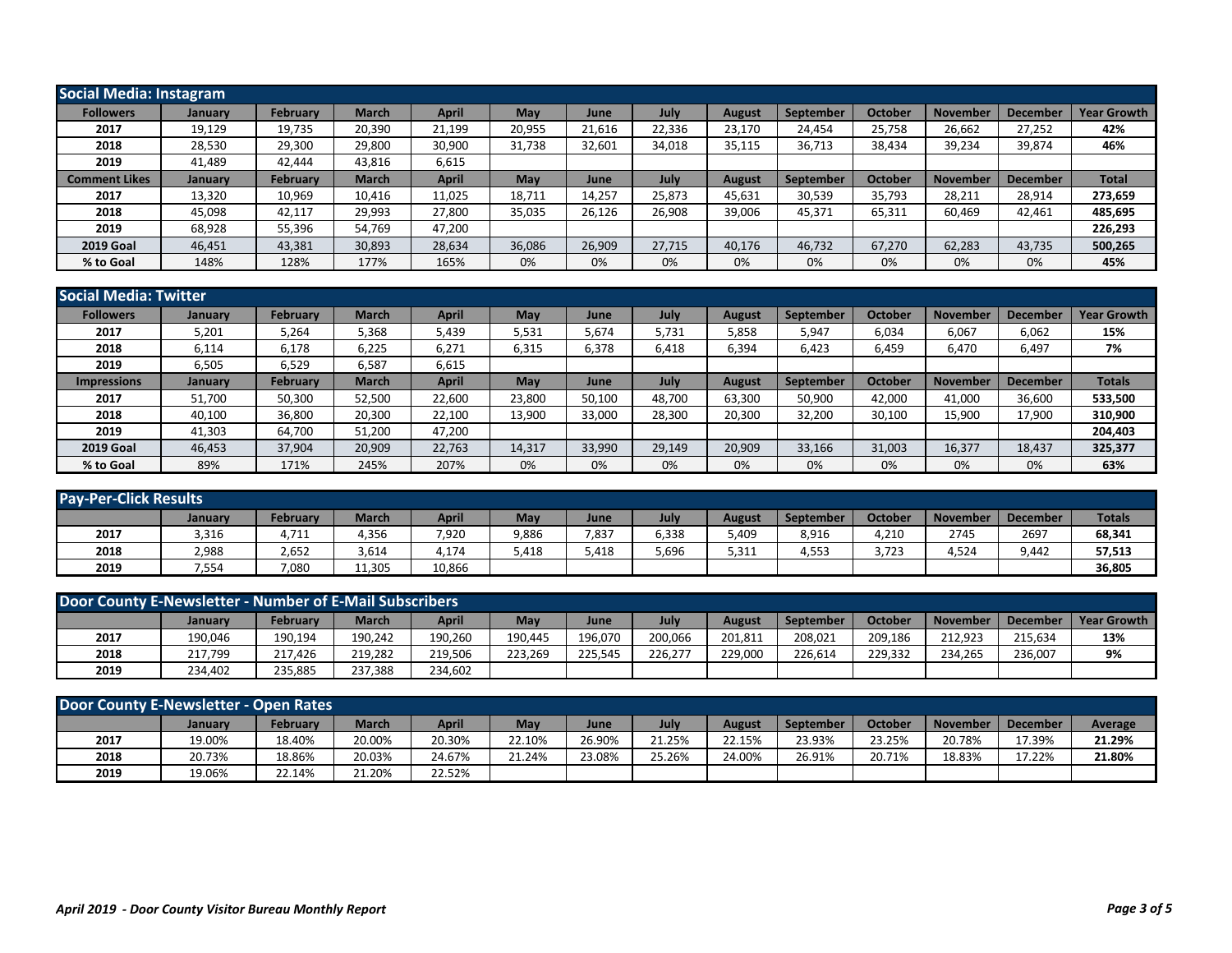| Door County E-Newsletter - Click Thru's |         |          |       |              |       |       |       |               |           |                |          |                 |         |
|-----------------------------------------|---------|----------|-------|--------------|-------|-------|-------|---------------|-----------|----------------|----------|-----------------|---------|
|                                         | January | February | March | <b>April</b> | May   | June  | July  | <b>August</b> | September | <b>October</b> | November | <b>December</b> | Average |
| 2017                                    | L.38%   | 1.44%    | 2.46% | 2.54%        | 2.97% | 3.33% | 3.21% | 3.25%         | 3.95%     | 3.41%          | .79%     | 4.40%           | 2.84%   |
| 2018                                    | 2.42%   | 1.45%    | 2.07% | 4.67%        | 3.11% | 3.69% | 4.54% | 4.25%         | 5.03%     | 2.91%          | 2.38%    | 1.40%           | 2.96%   |
| 2019                                    | 2.66%   | 3.60%    | 3.29% | 2.76%        |       |       |       |               |           |                |          |                 |         |

| <b>Advertising - Gross Impressions</b> |           |          |           |            |            |            |           |           |                  |           |                 |                 |              |
|----------------------------------------|-----------|----------|-----------|------------|------------|------------|-----------|-----------|------------------|-----------|-----------------|-----------------|--------------|
|                                        | Januarv   | February | March     | April      | May        | June       | July      | August    | <b>September</b> | October   | <b>November</b> | <b>December</b> | <b>Total</b> |
| 2017                                   | 985,753   | 833,234  | 1,013,617 | 7,603,408  | 21,657,197 | 8,729,671  | 3,703,971 | 5,517,368 | 30,509,295       | 5,855,064 | 2,353,032       | 1,925,57        | 90,687,187   |
| 2018                                   | 1,544,151 | 845,954  | 309,135   | 11,518,385 | 10,069,500 | 10,964,047 | 6,575,311 | 3,395,955 | 51,220,912       | 9,360,457 | 1,014,882       | 289,550         | 107,108,239  |
| 2019                                   | 746,596   | 804,685  | 3,797,293 | 19,926,019 |            |            |           |           |                  |           |                 |                 | 25,274,593   |

| <b>Advertising - Media Placed 2019</b> |         |                           |          |           |               |          |      |               |           |                |                 |                 |              |
|----------------------------------------|---------|---------------------------|----------|-----------|---------------|----------|------|---------------|-----------|----------------|-----------------|-----------------|--------------|
|                                        | January | Februarv                  | March    | April     | $\mathsf{Ma}$ | June     | July | <b>August</b> | September | <b>October</b> | <b>November</b> | <b>December</b> | <b>Total</b> |
| <b>Total Paid</b>                      | \$9,242 | $\sim$ 75 $\sim$<br>9.750 | \$27,906 | \$137,999 |               |          |      |               |           |                |                 |                 | \$184,897    |
| <b>Co-Op Dollars</b>                   | \$1,150 | 1,425                     | 4,256ز   | 4,787     | \$7,162       | \$10,324 |      |               |           |                |                 |                 | \$29,104     |

| <b>Online Video Views</b> (includes YouTube channels, Vimeo channel and live or embedded Facebook videos featuring DCVB video content such as Explore The Door, Our Door County, AskDoCo, aerial videos, TV ads, etc) |         |                 |              |              |         |         |         |               |                  |         |                 |                 |               |
|-----------------------------------------------------------------------------------------------------------------------------------------------------------------------------------------------------------------------|---------|-----------------|--------------|--------------|---------|---------|---------|---------------|------------------|---------|-----------------|-----------------|---------------|
|                                                                                                                                                                                                                       | Januarv | <b>February</b> | <b>March</b> | <b>April</b> | May     | June    | Julv    | <b>August</b> | <b>September</b> | October | <b>November</b> | <b>December</b> | <b>Totals</b> |
| 2017                                                                                                                                                                                                                  | 108,900 | 58,593          | 230,569      | 93,567       | 310,189 | 108,740 | 156,202 | 273,789       | 131,248          | 67,796  | 30,235          | 118,576         | 1,688,404     |
| 2018                                                                                                                                                                                                                  | 209,008 | 64,757          | 115,746      | 149,384      | 163,922 | 179,972 | 213,921 | 232,556       | 154,293          | 74,836  | 12,085          | 109,328         | 1,709,808     |
| 2019                                                                                                                                                                                                                  | 187,976 | 154,620         | 405,237      | 156,856      |         |         |         |               |                  |         |                 |                 | 904,689       |

| <b>Media Marketing Program - Impressions</b> |            |            |              |            |            |           |                       |               |                  |                          |                 |                 |               |
|----------------------------------------------|------------|------------|--------------|------------|------------|-----------|-----------------------|---------------|------------------|--------------------------|-----------------|-----------------|---------------|
|                                              | January    | February   | <b>March</b> | April      | May        | June      | July                  | <b>August</b> | <b>September</b> | October                  | <b>November</b> | <b>December</b> | <b>Totals</b> |
| 2017                                         | 1,622,190  | 23,245,548 | 46,255,024   | 59,347,949 | 63,113,257 | 471,473   | 9,467,495             | 12,243,846    | 9,599,786        | 43,134,997               | 25,556,173      | 20,199,694      | 314,257,432   |
| 2018                                         | 28,732,589 | 1,167,205  | 11,962,094   | 2,748,491  | 24,027,022 | 5,410,708 | 58,217,837            | 6,349,408     | 44,136,913       | 103,292,833   83,323,220 |                 | 136,947         | 369,505,267   |
| 2019                                         | 99,963,410 | 62,423,890 | 30,432,627   | 13,209,923 |            |           |                       |               |                  |                          |                 |                 | 206,029,850   |
| <b>2019 Goal</b>                             | 22,266,505 | 13,890,274 | 31,226,624   | 26,648,368 | 26,212,359 |           | 21,010,063 39,193,985 | 25,379,811    | 24,752,483       | 52,921,575               | 29,620,344      | 34,029,602      | 347,151,993   |
| % to Goal                                    | 449%       | 449%       | 97%          | 50%        | 0%         | 0%        | 0%                    | 0%            | 0%               | 0%                       | 0%              | 0%              | 59%           |

| <b>Media Marketing Program - Visiting Journalists</b> |         |                   |              |       |     |             |      |               |           |                |                 |                 |               |
|-------------------------------------------------------|---------|-------------------|--------------|-------|-----|-------------|------|---------------|-----------|----------------|-----------------|-----------------|---------------|
|                                                       | January | February          | <b>March</b> | April | May | <b>June</b> | July | <b>August</b> | September | <b>October</b> | <b>November</b> | <b>December</b> | <b>Totals</b> |
| 2017                                                  | ᆠᆂ      |                   |              |       |     | 16          |      | 4 F<br>ᅩ      |           | ∸∸             |                 |                 | 72            |
| 2018                                                  |         | 0                 |              |       | LΟ  | ᅩ           |      | 14            |           | 10             |                 |                 | 70            |
| 2019                                                  |         | $\mathbf{\Omega}$ |              |       |     |             |      |               |           |                |                 |                 |               |
| <b>2019 Goal</b>                                      |         |                   |              |       |     | 26          |      | 16            | 10        |                |                 | 10              | 70            |
| % to Goal                                             |         | 100%              |              |       |     | 0%          |      | 0%            | 0%        |                |                 | 0%              | 11%           |

| <b>Media Marketing Program - Ad Value Equivalency (AVE)</b> |           |           |              |              |             |           |           |               |           |           |           |                 |               |
|-------------------------------------------------------------|-----------|-----------|--------------|--------------|-------------|-----------|-----------|---------------|-----------|-----------|-----------|-----------------|---------------|
|                                                             | January   | Februarv  | <b>March</b> | <b>April</b> | May         | June      | Julv      | <b>August</b> | September | October   | November  | <b>December</b> | <b>Totals</b> |
| 2017                                                        | \$84,480  | \$358,050 | \$249,878    | \$323,850    | \$1,422,511 | \$98,393  | \$42,510  | \$176,288     | \$62,018  | \$133,193 | \$125,645 | \$165,135       | \$3,241,951   |
| 2018                                                        | \$551,054 | \$22,137  | \$92,975     | \$230,303    | \$9,231     | \$134,446 | \$278,766 | \$452,932     | \$400,343 | \$652,367 | \$658,310 | \$21,450        | \$3,504,314   |
| 2019                                                        | \$373,010 | \$172,097 | \$61,967     | \$711,055    |             |           |           |               |           |           |           |                 | \$1,318,129   |